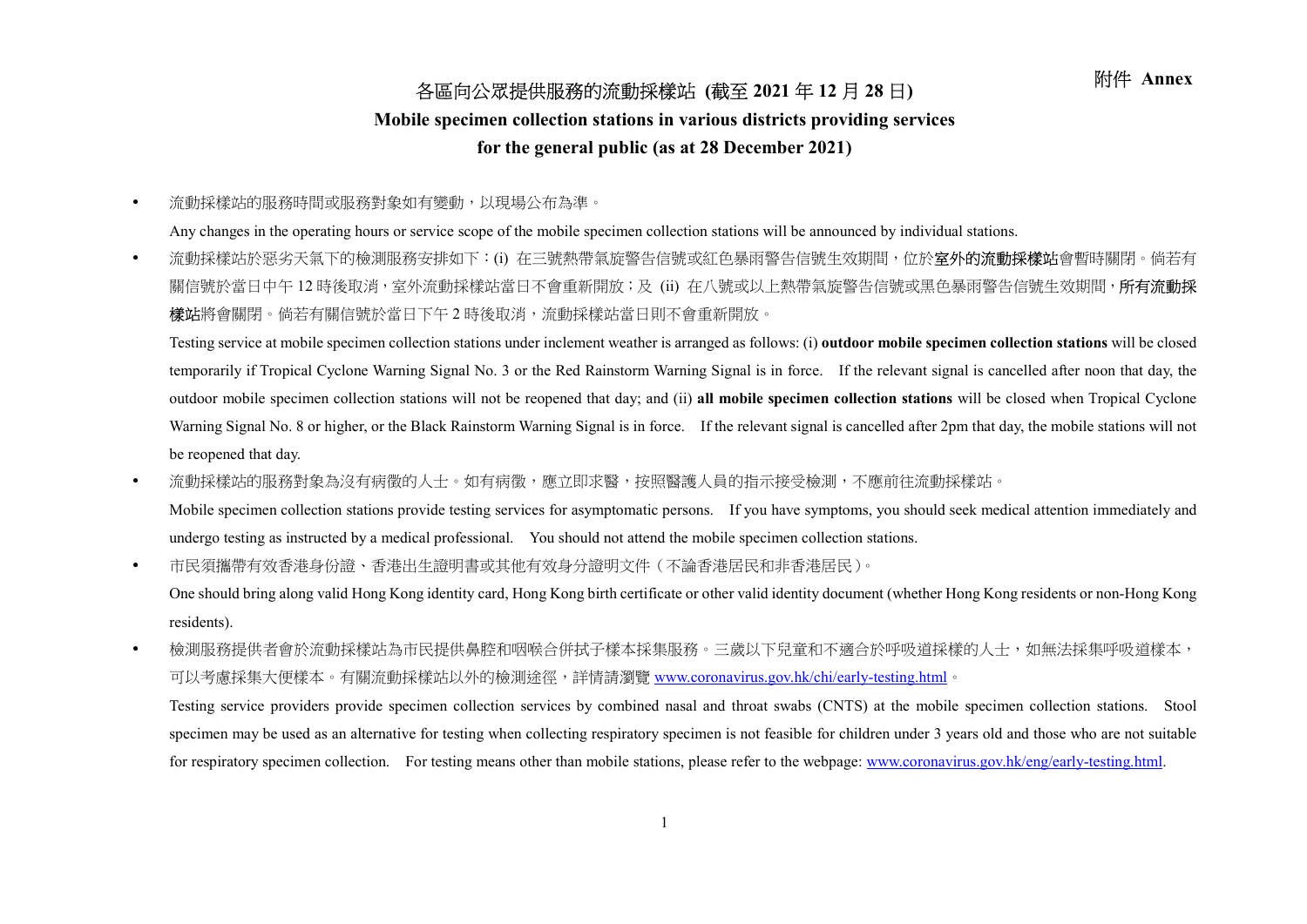| 地區              | 流動採樣站                              | 開放日期                  | 服務時間                   | 服務對象                                    |  |  |
|-----------------|------------------------------------|-----------------------|------------------------|-----------------------------------------|--|--|
| <b>District</b> | Mobile specimen collection station | <b>Opening dates</b>  | <b>Operating hours</b> | <b>Service scope</b>                    |  |  |
|                 | 港島 Hong Kong Island                |                       |                        |                                         |  |  |
| 中西區             | 中環愛丁堡廣場                            | 直至 2022年1月2日          | 上午10時至晚上8時             | 須接受強制檢測的人士(包括餐飲                         |  |  |
| Central &       | Edinburgh Place, Central           | until 2 January, 2022 | 10am to 8pm            | 業務員工及第599F 章的表列處所                       |  |  |
| Western         |                                    |                       |                        | 員工)及指定員工 Persons subject                |  |  |
|                 |                                    |                       |                        | to compulsory testing (including staff) |  |  |
|                 |                                    |                       |                        | of catering and scheduled premises      |  |  |
|                 |                                    |                       |                        | under Cap. 599F) and specified staff    |  |  |
| 南區              | 海洋公園公共運輸交匯處                        | 12月27至28日             | 上午8時至晚上7時              | 須接受強制檢測的海洋公園員工及                         |  |  |
| Southern        | 近過海隧道巴士站                           | 27 to 28 December     | 8am to 7pm             | 訪客 Staff and visitors of Ocean          |  |  |
|                 | Near cross harbour bus stop of     |                       |                        | Park subject to compulsory testing      |  |  |
|                 | Ocean Park public transport        |                       |                        |                                         |  |  |
|                 | interchange                        |                       |                        |                                         |  |  |
|                 | 大潭水塘道 88號陽明山莊 18座                  | 2021年12月28日及          | 上午8時至晚上8時              | 須接受強制檢測的陽明山莊居民及                         |  |  |
|                 | 外 Outside Tower 18, Hong Kong      | 2022年1月4日             | 8am to 8pm             | 工作人員 Residents and workers of           |  |  |
|                 | Parkview, 88 Tai Tam Reservoir     | 28 December, 2021 and |                        | Hong Kong Parkview subject to           |  |  |
|                 | Road                               | 4 January, 2022       |                        | compulsory testing                      |  |  |
| 九龍 Kowloon      |                                    |                       |                        |                                         |  |  |
| 黃大仙             | 黃大仙廣場                              | 直至 2022年1月2日          | 上午10時至晚上8時             | 須接受強制檢測的人士(包括餐飲                         |  |  |
| Wong Tai        | Wong Tai Sin Square                | until 2 January, 2022 | 10am to 8pm            | 業務員工及第599F 章的表列處所                       |  |  |
| Sin             |                                    |                       |                        | 員工)及指定員工 Persons subject                |  |  |
|                 |                                    |                       |                        | to compulsory testing (including staff  |  |  |
|                 |                                    |                       |                        | of catering and scheduled premises      |  |  |
|                 |                                    |                       |                        | under Cap. 599F) and specified staff    |  |  |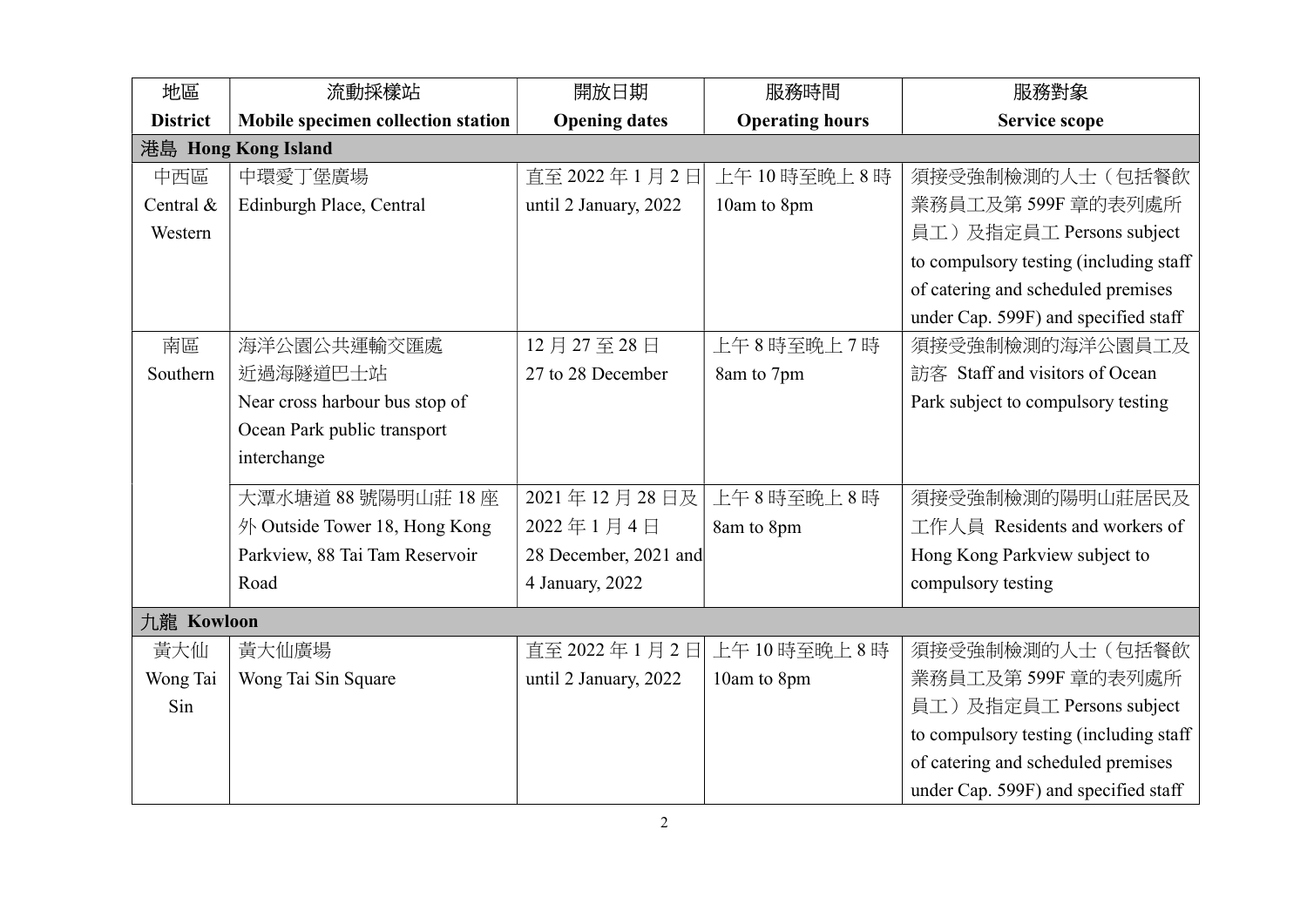| 深水埗                | 長沙灣麗閣邨                                                    | 直至 2022年1月2日           | 上午10時至晚上8時  | 須接受強制檢測的人士(包括餐飲                        |  |  |
|--------------------|-----------------------------------------------------------|------------------------|-------------|----------------------------------------|--|--|
| Sham               | 麗閣社區會堂 ◆                                                  | until 2 January, 2022  | 10am to 8pm | 業務員工及第599F 章的表列處所                      |  |  |
| Shui Po            | Lai Kok Community Hall, Lai Kok                           |                        |             | 員工)及指定員工 Persons subject               |  |  |
|                    | Estate, Cheung Sha Wan ◆                                  |                        |             | to compulsory testing (including staff |  |  |
|                    |                                                           |                        |             | of catering and scheduled premises     |  |  |
|                    |                                                           |                        |             | under Cap. 599F) and specified staff   |  |  |
| 油尖旺                | 旺角洗衣街59號                                                  | 直至 2022年1月2日           | 上午10時至晚上8時  | 須接受強制檢測的人士(包括餐飲                        |  |  |
| Yau Tsim           | 麥花臣遊樂場                                                    | until 2 January, 2022  | 10am to 8pm | 業務員工及第599F 章的表列處所                      |  |  |
| Mong               | MacPherson Playground, 59 Sai                             |                        |             | 員工)及指定員工 Persons subject               |  |  |
|                    | Yee Street, Mong Kok                                      |                        |             | to compulsory testing (including staff |  |  |
|                    |                                                           |                        |             | of catering and scheduled premises     |  |  |
|                    |                                                           |                        |             | under Cap. 599F) and specified staff   |  |  |
|                    | 大角咀柏景灣第10座                                                | 2021年12月28日、           | 上午10時至晚上8時  | 須接受強制檢測的柏景灣居民及工                        |  |  |
|                    | 高層地面對出露天位置                                                | 2022年1月3及10日           | 10am to 8pm | 作人員                                    |  |  |
|                    | Open area outside UG floor of Tower 28 December, 2021 and |                        |             | Residents and workers of Park          |  |  |
|                    | 10, Park Avenue, Tai Kok Tsui                             | 3 and 10 January, 2022 |             | Avenue subject to compulsory testing   |  |  |
|                    |                                                           |                        |             |                                        |  |  |
| 新界 New Territories |                                                           |                        |             |                                        |  |  |
| 荃灣                 | 荃灣公園4號網球場旁空地                                              | 直至 12 月 31 日           | 上午8時至晚上8時   | 須接受強制檢測的人士(包括餐飲                        |  |  |
| Tsuen              | Open space next to Tennis Court                           | until 31 December      | 8am to 8pm  | 業務員工及第599F 章的表列處所                      |  |  |
| Wan                | no.4 at Tsuen Wan Park                                    |                        |             | 員工)及指定員工 Persons subject               |  |  |
|                    |                                                           |                        |             | to compulsory testing (including staff |  |  |
|                    |                                                           |                        |             | of catering and scheduled premises     |  |  |
|                    |                                                           |                        |             | under Cap. 599F) and specified staff   |  |  |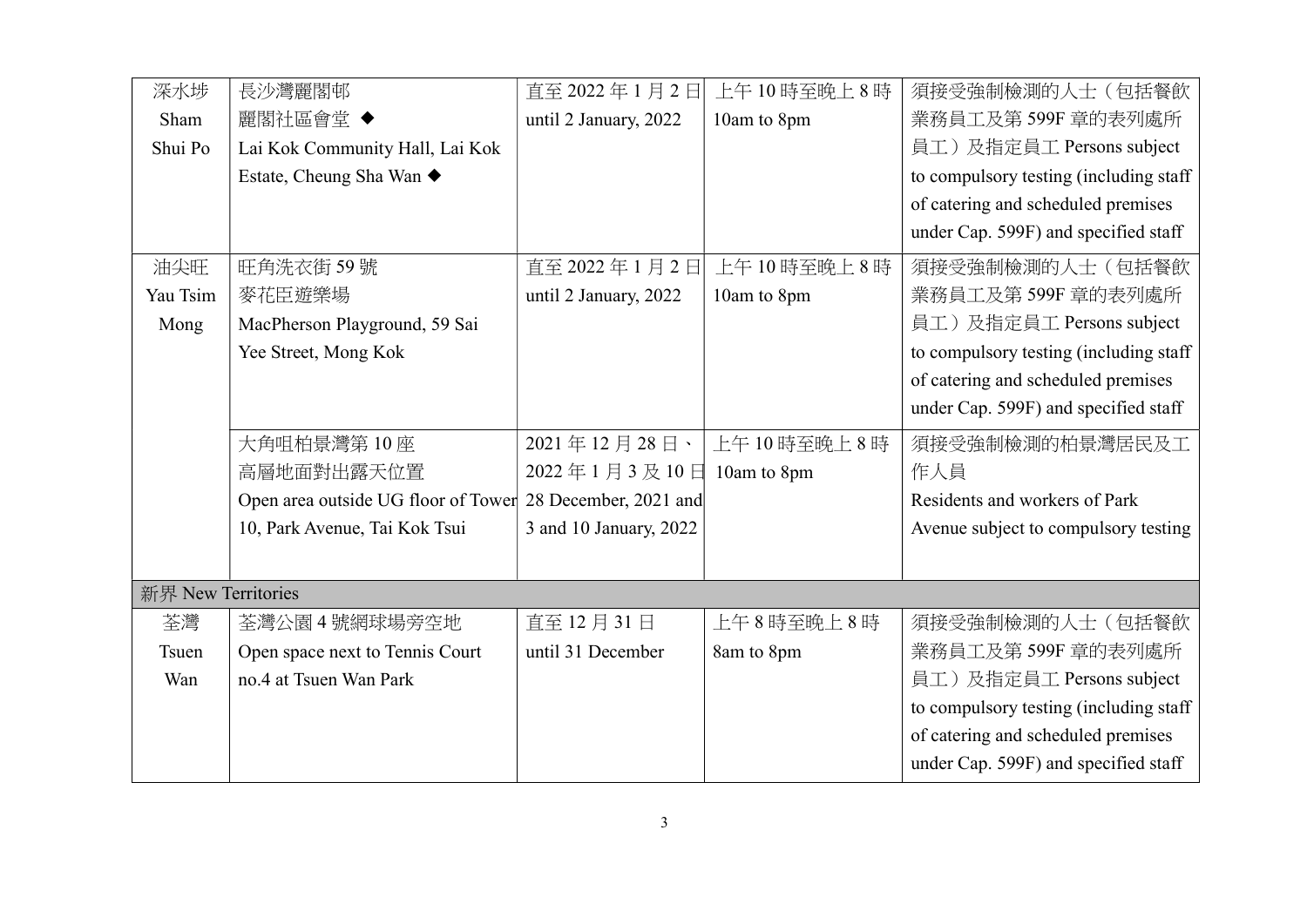| 沙田           | 火炭禾香街近禾穗街                                                                                                                                                                                                                                                                                     | 直至 12月31日                                                                                                    | 上午10時至下午3時                                                                                                                                                                                                      | 須接受強制檢測的人士                                                 |
|--------------|-----------------------------------------------------------------------------------------------------------------------------------------------------------------------------------------------------------------------------------------------------------------------------------------------|--------------------------------------------------------------------------------------------------------------|-----------------------------------------------------------------------------------------------------------------------------------------------------------------------------------------------------------------|------------------------------------------------------------|
| Sha Tin      | Wo Heung Street near Wo Shui                                                                                                                                                                                                                                                                  | until 31 December                                                                                            | 10am to 3pm                                                                                                                                                                                                     | (包括特定的凍房工作人員)                                              |
|              | Street, Fo Tan                                                                                                                                                                                                                                                                                | (逢星期一、三及五)                                                                                                   |                                                                                                                                                                                                                 | Persons subject to compulsory                              |
|              | 火炭麵房街                                                                                                                                                                                                                                                                                         | (Every Monday,                                                                                               | 下午3時30分至                                                                                                                                                                                                        | testing (including designated cold                         |
|              | Min Fong Street, Fo Tan                                                                                                                                                                                                                                                                       | Wednesday and Friday)                                                                                        | 晚上7時                                                                                                                                                                                                            | store practitioners)                                       |
|              |                                                                                                                                                                                                                                                                                               |                                                                                                              | 3:30pm to 7pm                                                                                                                                                                                                   |                                                            |
| 葵青           | 葵涌油麻磡路 (近油麻磡花園)                                                                                                                                                                                                                                                                               | 直至 12月31日                                                                                                    | ■上午8時30分至                                                                                                                                                                                                       | 須接受強制檢測的人士                                                 |
| Kwai         | Yau Ma Hom Road, Kwai Chung                                                                                                                                                                                                                                                                   | until 31 December                                                                                            | 9時30分                                                                                                                                                                                                           | (包括特定的凍房工作人員)                                              |
| <b>Tsing</b> | (near Yau Ma Hom Garden)                                                                                                                                                                                                                                                                      |                                                                                                              | ■ 8:30am to 9:30am                                                                                                                                                                                              | Persons subject to compulsory                              |
|              | 葵涌貨櫃碼頭<br>(和黃物流中心對出)<br>Kwai Chung Container Terminals<br>(outside Hutchison Logistics Centre)<br>葵涌大連排道近中電變電站<br>Tai Lin Pai Road near CLP<br>Substation, Kwai Chung<br>葵涌葵樂街近葵喜街<br>Kwai Lok Street near Kwai Hei<br>Street, Kwai Chung<br>葵涌近永基路 35 號 Near 35 Wing<br>Kei Road, Kwai Chung | ■逢星期一、三及五<br>Every Monday,<br>Wednesday and Friday<br>*逢星期二、四及六<br>* Every Tuesday,<br>Thursday and Saturday | 上午10時至下午1時<br>(逢星期一至六)<br>10am to 1pm (Every<br>Monday to Saturday)<br>■下午2時30分至<br>4時30分<br>$\blacksquare$ 2:30pm to 4:30pm<br>*下午2時30分至<br>5時<br>$*$ 2:30pm to 5pm<br>■下午5時至晚上7時<br>$\blacksquare$ 5pm to 7pm | testing (including designated cold<br>store practitioners) |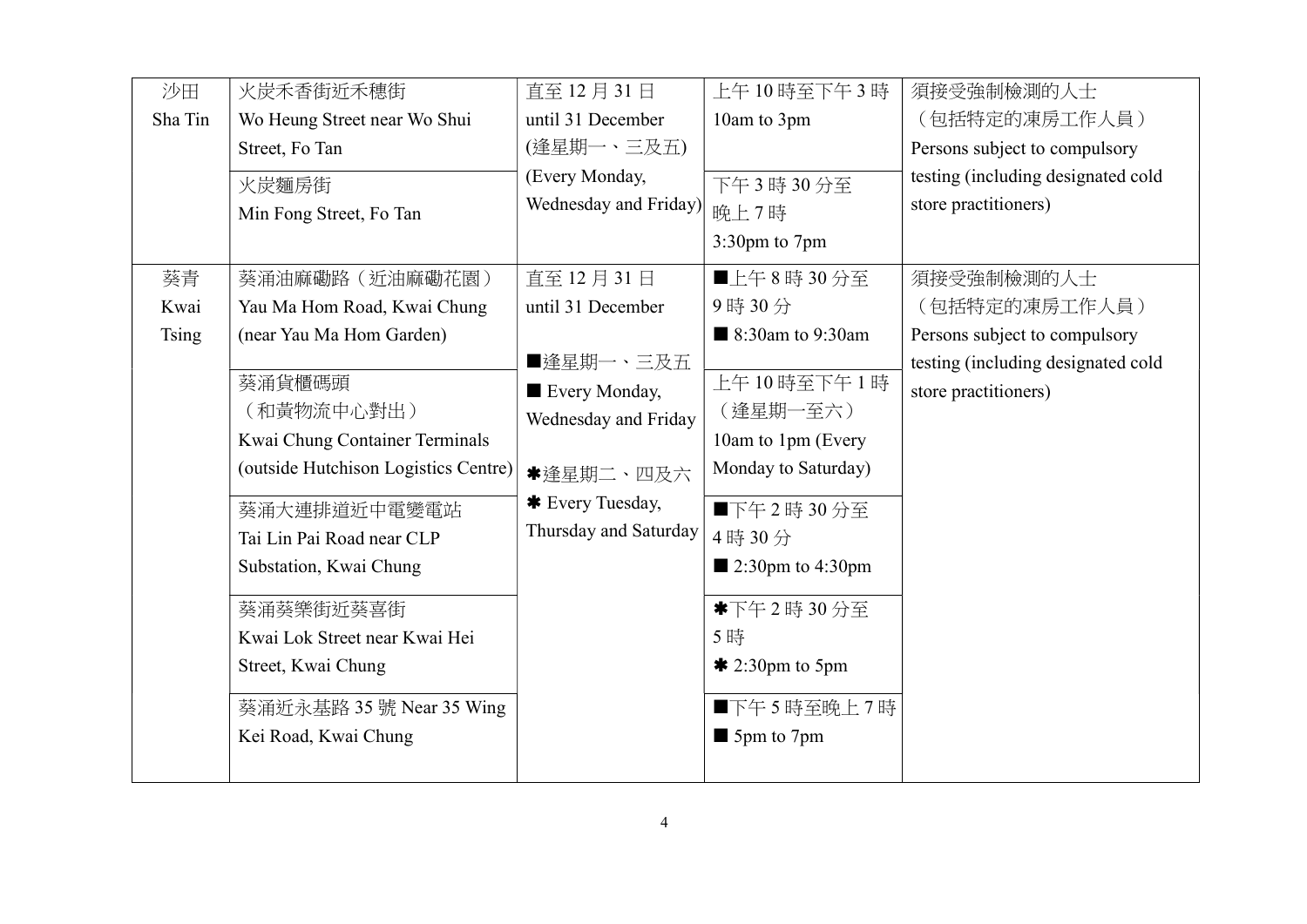|          | 近青衣航運路38號(招商局物流<br>中心外) Near 38 Hong Wan Road, |                       | 下午5時30分至<br>晚上7時 (逢星期二                        |                                      |
|----------|------------------------------------------------|-----------------------|-----------------------------------------------|--------------------------------------|
|          | Tsing Yi (outside China Merchants              |                       | 及四)                                           |                                      |
|          | Logistics Centre)                              |                       | 5:30pm to 7pm (Every<br>Tuesday and Thursday) |                                      |
| 大埔       | 大埔鄉事會街 2號                                      | 12月25至28日             | 上午10時至晚上8時                                    | 須接受強制檢測的當區居民及工作                      |
| Tai Po   | 大埔社區中心籃球場 ◆                                    | 25 to 28 December     | 10am to 8pm                                   | 人員                                   |
|          | Basketball Court, Tai Po                       |                       |                                               | Local residents and workers          |
|          | Community Centre, 2 Heung                      |                       |                                               | subject to compulsory testing        |
|          | Sze Wui Street, Tai Po ◆                       |                       |                                               |                                      |
| 北區       | 上水近嘉富坊 6 號                                     | 直至 12月31日             | 上午8時30分至                                      | 須接受強制檢測的人士                           |
| North    | Near 6 Ka Fu Close, Sheung Shui                | until 31 December     | 中午12時                                         | (包括特定的凍房工作人員)                        |
| District |                                                | (逢星期一、三及五)            | 8:30am to 12noon                              | Persons subject to compulsory        |
|          | 粉嶺近樂業路9號                                       | (Every Monday,        | 下午2時至下午4時                                     | testing (including designated cold   |
|          | Near 9 Lok Yip Road, Fanling                   | Wednesday and Friday) | 2pm to 4pm                                    | store practitioners)                 |
|          | 粉嶺和滿街9號地下                                      | 12月29日                | 上午10時至晚上8時                                    | 須接受強制檢測的榮輝中心居民及                      |
|          | 聯和墟社區會堂 ◆                                      | 29 December           | 10am to 8pm                                   | 工作人員                                 |
|          | Luen Wo Hui Community Hall                     |                       |                                               | Residents and workers of Wing Fai    |
|          | G/F., 9 Wo Mun Street, Fanling◆                |                       |                                               | Centre subject to compulsory testing |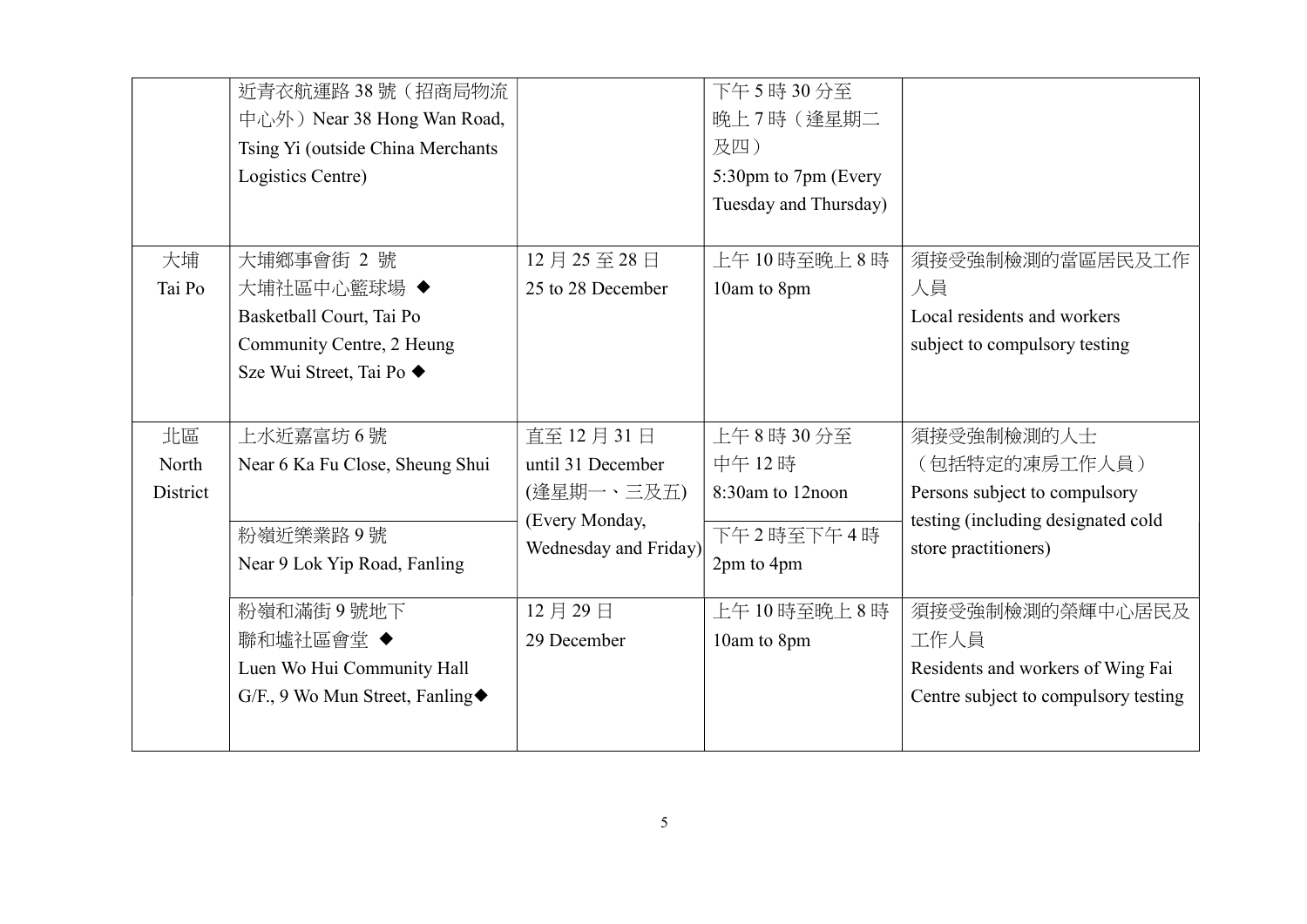| 元朗             | 元朗近福喜街 67號                         | 直至 12月31日             | 下午5時至晚上7時   | 須接受強制檢測的人士                             |
|----------------|------------------------------------|-----------------------|-------------|----------------------------------------|
| Yuen           | Near 67 Fuk Hi Street, Yuen Long   | until 31 December     | 5pm to 7pm  | (包括特定的凍房工作人員)                          |
| Long           |                                    | (逢星期一、三及五)            |             | Persons subject to compulsory          |
|                |                                    | (Every Monday,        |             | testing (including designated cold     |
|                |                                    | Wednesday and Friday) |             | store practitioners)                   |
|                | 天水圍天瑞路7號天瑞體育館 ◆                    | 直至 2022年1月2日          | 上午8時至晚上8時   | 須接受強制檢測的人士(包括餐飲                        |
|                | Tin Shui Sports Centre, No. 7, Tin | until 2 January, 2022 | 8am to 8pm  | 業務員工及第599F 章的表列處所                      |
|                | Shui Road, Tin Shui Wai ◆          |                       |             | 員工)及指定員工 Persons subject               |
|                |                                    |                       |             | to compulsory testing (including staff |
|                |                                    |                       |             | of catering and scheduled premises     |
|                |                                    |                       |             | under Cap. 599F) and specified staff   |
|                |                                    |                       |             |                                        |
| 屯門             | 兆禧苑安禧閣對出空地                         | 2021年12月30日及          | 上午10時至晚上8時  | 須接受強制檢測的安禧閣居民及                         |
| Tuen Mun       | Open area outside On Hei House,    | 2022年1月4、11日          | 10am to 8pm | 工作人員                                   |
|                | Siu Hei Court                      | 30 December, 2021 and |             | Residents and workers of On Hei        |
|                |                                    | 4, 11 January, 2022   |             | House subject to compulsory testing    |
|                |                                    |                       |             |                                        |
| 離島             | 東涌北公園七人硬地足球場                       | 直至 12月 31日            | 上午10時至晚上8時  | 須接受強制檢測的人士(包括餐飲                        |
| <b>Islands</b> | 7-a-side Hard-surfaced Soccer      | until 31 December     | 10am to 8pm | 業務員工及第 599F 章的表列處所                     |
|                | Pitch, Tung Chung North Park       |                       |             | 員工)及指定員工 Persons subject to            |
|                |                                    |                       |             | compulsory testing (including staff of |
|                |                                    |                       |             | catering and scheduled premises under  |
|                |                                    |                       |             | Cap. 599F) and specified staff         |